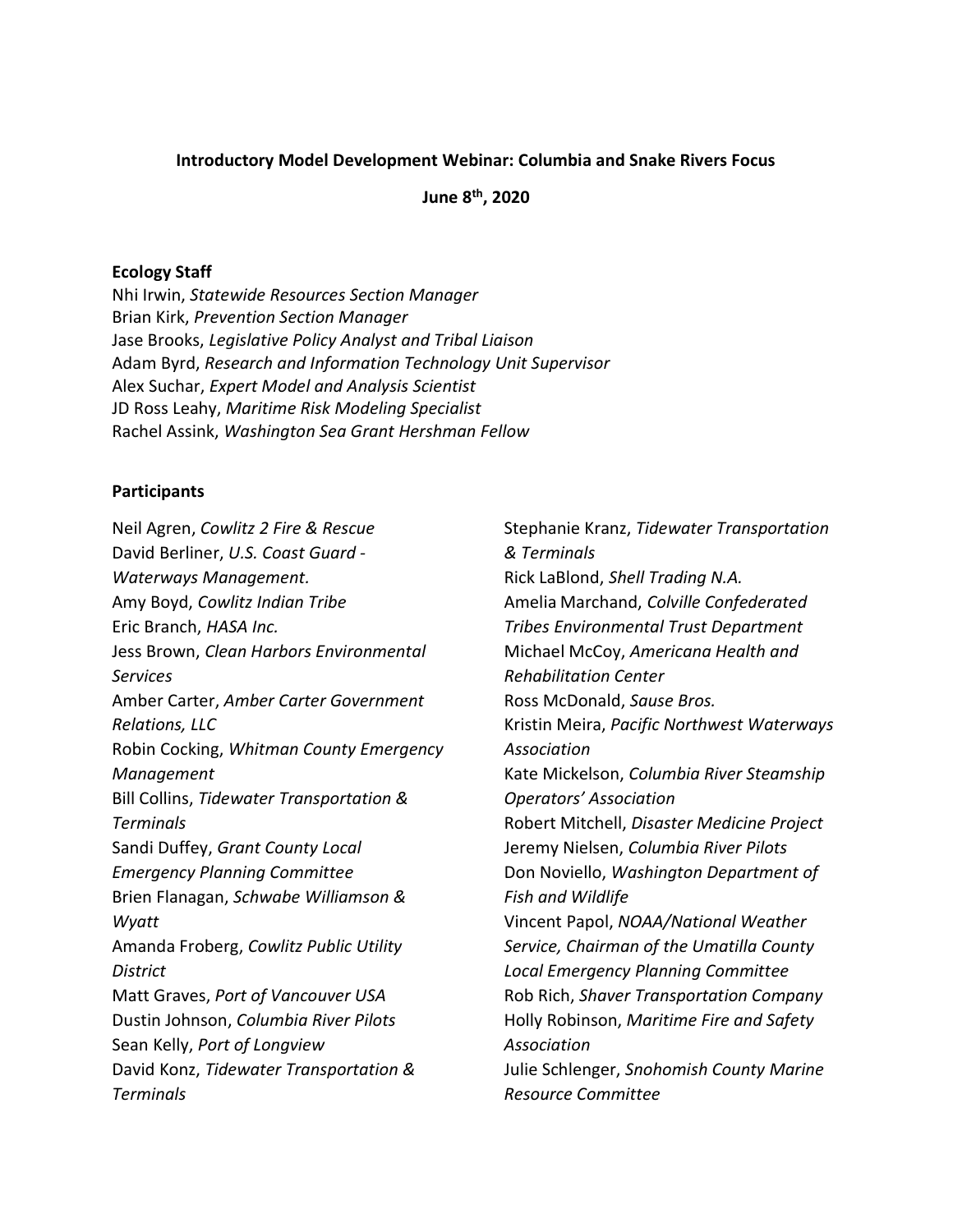Steve Shaver, Shaver Transportation Company Heather Stebbings, Shaver Transportation Company Cheryl Vezzani, Millennium Bulk Terminals Longview-LLC

Liz Wainwright, Maritime Fire and Safety Association Michael Wickstrom, Walla Walla County Fire District 5

The following summary notes are not intended to be a transcript but rather a review of the question and answer session that took place at the conclusion of the webinar. Attendee questions and comments are shown in bold text followed by Ecology responses.

# How much do you anticipate using the existing DNV-GL model for the Columbia River? (Jeremy Nielson)

JD Leahy: We are planning to build our own model. We will refer to the published work of those who have tackled these sorts of problems already. But we will be building our own unique model – not using a model built by someone else, like for instance the DNV model that you reference.

## Is there an estimate of how much oil travels through the Tri-Cities area? (Vincent Papol)

Brian Kirk: Ecology has a lot of data sources regarding the movement of oil, including the advanced notice of transfer system for oil transfers greater than 100 gallons. That can give us some idea of how much oil is being moved. We can combine this with other data sources to infer more info about the movement of oil. We do also get some information from rail and pipeline entities.

Written response: Additional detail on the movement of oil through the Tri-Cities area is available in Ecology's quarterly reports on crude oil movement by rail and pipeline. You can also select the "Oil Trains" tab on our online mapping tool to see a visual representation of oil movement in the State.

## How is the work for this model being funded? (David Konz)

Brian Kirk: When the Washington State Legislature gave Ecology the direction for this work, they funded several full time positions, which is how we were able to hire this team. The legislature also provided in the budget for Ecology some funding for IT infrastructure and computing resources. The legislature clearly indicated their intent that this would be an ongoing capacity within Ecology. As a result, the expectation is that these positions will remain funded beyond the current biennium. Any additional data or computing needs that we may have, beyond what was budgeted when the bill passed, would be additional budget requests that would need to be developed through Ecology's budget process.